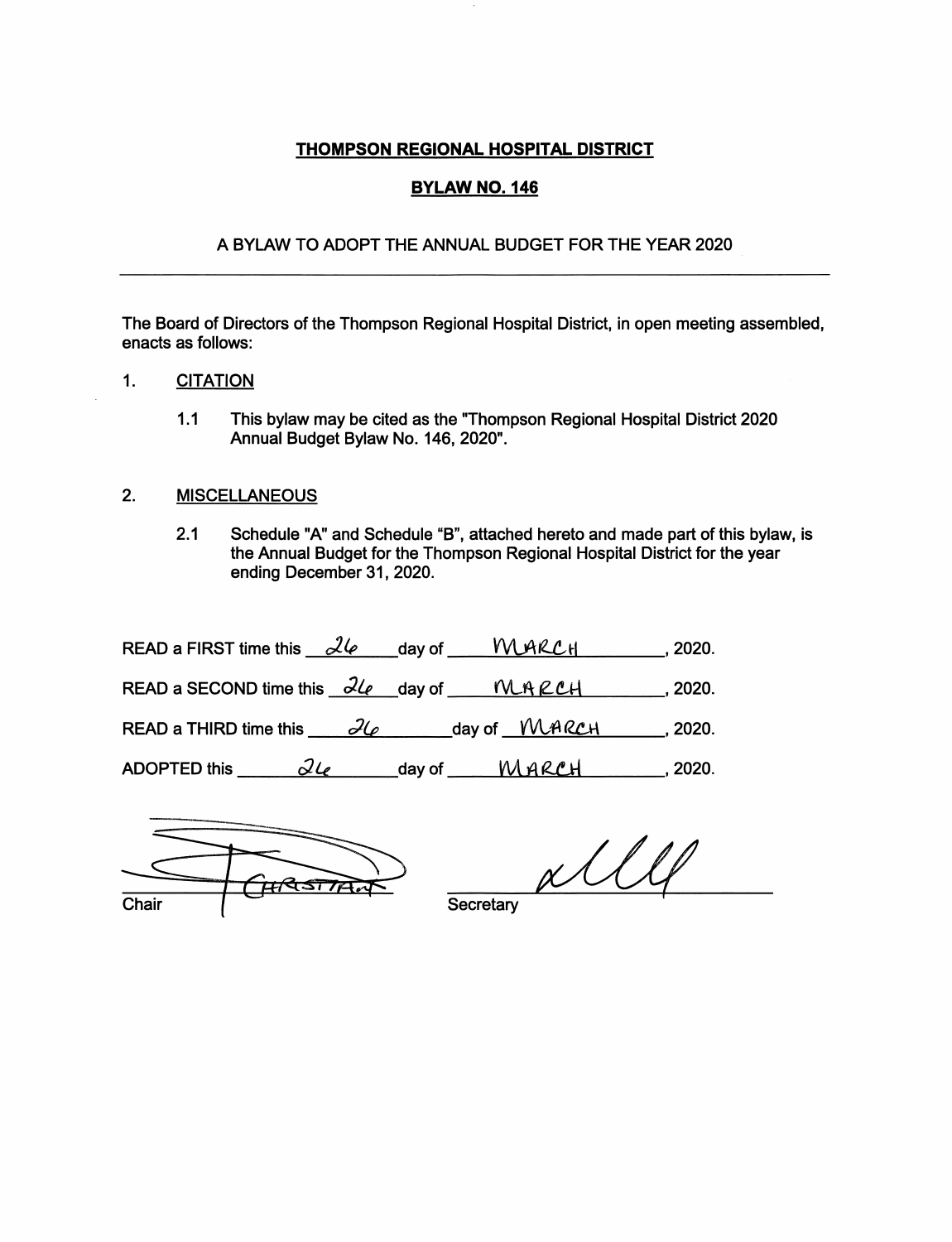# THOMPSON REGIONAL HOSPITAL DISTRICT 2020 Annual Budget Bylaw 146 Schedule A

|                                              | 2019<br><b>Annual</b><br><b>Budget</b> | 2020<br><b>Provisional</b><br><b>Budget</b> | 2020<br><b>Annual</b><br><b>Budget</b> |  |
|----------------------------------------------|----------------------------------------|---------------------------------------------|----------------------------------------|--|
| <b>REVENUE</b>                               |                                        |                                             |                                        |  |
| <b>Tax Requisition Total</b>                 | 15,448,300<br>\$                       | 15,680,025<br>\$                            | 15,680,025<br>\$                       |  |
| Long Term Borrowing                          |                                        |                                             |                                        |  |
| <b>Transfer From Reserve</b>                 | 16,500,000                             | 47,000,000                                  | 47,500,000                             |  |
| <b>Other Revenue</b>                         | 3,760,000                              | 2,000,000                                   | 2,000,000                              |  |
| Surplus from Previous Year                   | 25,710,342                             | 14,027,188                                  | 13, 141, 286                           |  |
| <b>TOTAL REVENUE</b>                         | 61,418,642<br>S                        | 78,707,213<br>S                             | 78,321,311<br>S                        |  |
| <b>EXPENDITURE</b>                           |                                        |                                             |                                        |  |
| <b>General Operations:</b>                   |                                        |                                             |                                        |  |
| Debenture Debt - Principal                   | 4,792,932                              | 4,792,932                                   | 4,792,932                              |  |
| Debenture Debt - Interest                    | 4,121,212                              | 4,121,212                                   | 4,121,212                              |  |
| Equipment/Capital Projects                   | 52,329,498                             | 69,618,069                                  | 69,232,167                             |  |
| <b>Transfer to Capital Reserve</b>           |                                        |                                             |                                        |  |
| <b>Temporary Borrowing Interest</b>          | 100,000                                | 100,000                                     | 100,000                                |  |
| <b>Total Expenditures General Operations</b> | 61,343,642                             | 78,632,213                                  | 78,246,311                             |  |
| Section $20(2)$ :                            |                                        |                                             |                                        |  |
| Expenditures                                 | 75,000                                 | 75,000                                      | 75,000                                 |  |
| Reserve                                      |                                        |                                             |                                        |  |
| Total Section 20(2)                          | 75,000                                 | 75,000                                      | 75,000                                 |  |
| Surplus- Current Year                        |                                        |                                             |                                        |  |
| <b>TOTAL EXPENDITURE</b>                     | 61,418,642<br>S                        | 78,707,213<br>\$                            | 78,321,311<br>\$                       |  |